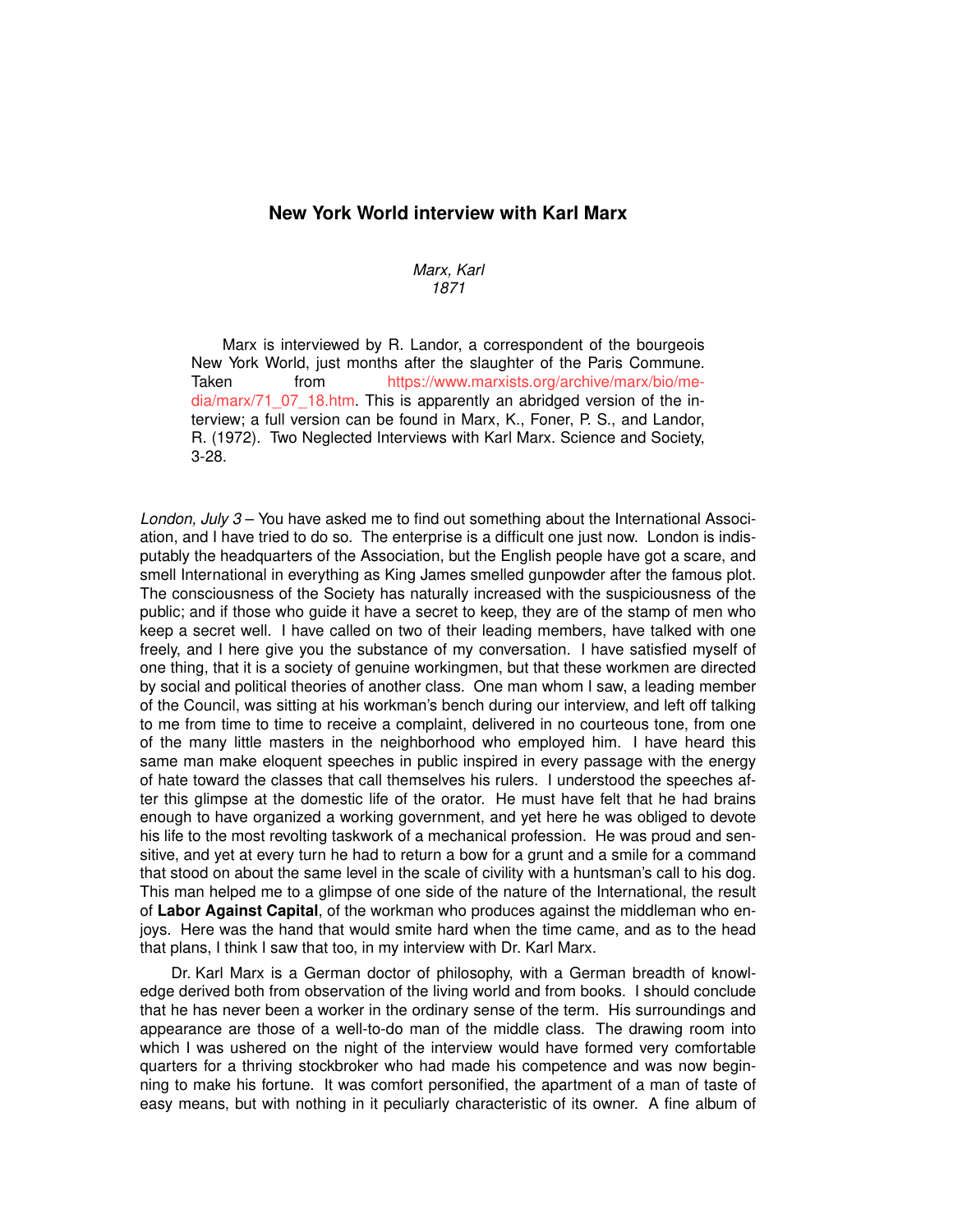Rhine views on the table, however, gave a clue to his nationality. I peered cautiously into the vase on the sidetable for a bomb. I sniffed for petroleum, but the smell was the smell of roses. I crept back stealthily to my seat, and moodily awaited the worst.

He has entered and greeted me cordially, and we are sitting face to face. Yes, I am tete-a-tete with the revolution incarnate, with the real founder and guiding spirit of the International Society, with the author of the address in which capital was told that is it warred on labor, it must expect to have its house burned down about its ears – in a word, with the **Apologist for the Commune** of Paris. Do you remember the bust of Socrates? The man who died rather than profess his belief in the Gods of the time – the man with the fine sweep of profile for the forehead running meanly at the end into a little snub, curled-up feature, like a bisected pothook, that formed the nose. Take this bust in your mind's eye , color the beard black, dashing it here and there with puffs of gray; clap the head thus made on a portly body of the middle height, and the Doctor is before you. Throw a veil over the upper part of the face, and you might be in the company of a born vestryman. Reveal the essential feature, the immense brown, and you know at once that you have to deal with that most for midable of all composite individual forces – a dreamer who thinks, a thinker who dreams.

I went straight to my business. The world, I said, seemed to be in the dark about the International, hating it very much, but not able to say clearly what thing it hated. Some, who professed to have peered further into the gloom than their neighbors, declared that they had made out a sort of Janus figure with a fair, honest workman's smile on one of its faces, and on the other, a murderous conspirator's scowl. Would he light up the case of mystery in which theory dwelt?

The professor laughed, chuckled a little I fancied, at the thought that we were so frightened of him. "There is no mystery to clear up, dear sir," he began, in a very polished form of the Hans Breitmann dialect, "except perhaps the mystery of human stupidity in those who perpetually ignore the fact that out Association is a public one, and that the fullest reports of its proceedings are published for all who care to read them. You may buy our rules for a penny, and a shilling laid out in pamphlets will teach you almost as much about us as we know ourselves."

**R. [Landor]**: Almost – yes, perhaps so; but will not the something I shall not know constitute the all-important reservation? To be quite frank with you, and to put the case as it strikes an outside observer, this general claim of depreciation of you must mean something more than the ignorant ill will of the multitude. And it is still pertinent to ask, even after what you have told me, what is the International Society?

**Dr. M.:** You have only to look at the individuals of which it is composed – workmen.

**R.**: Yes, but the soldier need be no exponent of the statecraft that sets him in motion. I know some of your members, and I can believe that they are not of the stuff of which conspirators are made. Besides, a secret shared by a million men would be no secret at all. But what if these were only the instruments in the hands of a bold, and, I hope you will forgive me for adding, not overscrupulous conclave?

**Dr. M.:** There is nothing to prove.

**R.**: The last Paris insurrection?

**Dr. M.:** I demand firstly the proof that there was any plot at all – that anything happened that was not the legitimate effect of the circumstances of the moment; or the plot granted, I demand the proofs of the participation in it of the International Association.

**R.**: The presence of the communal body of so many members of the Association.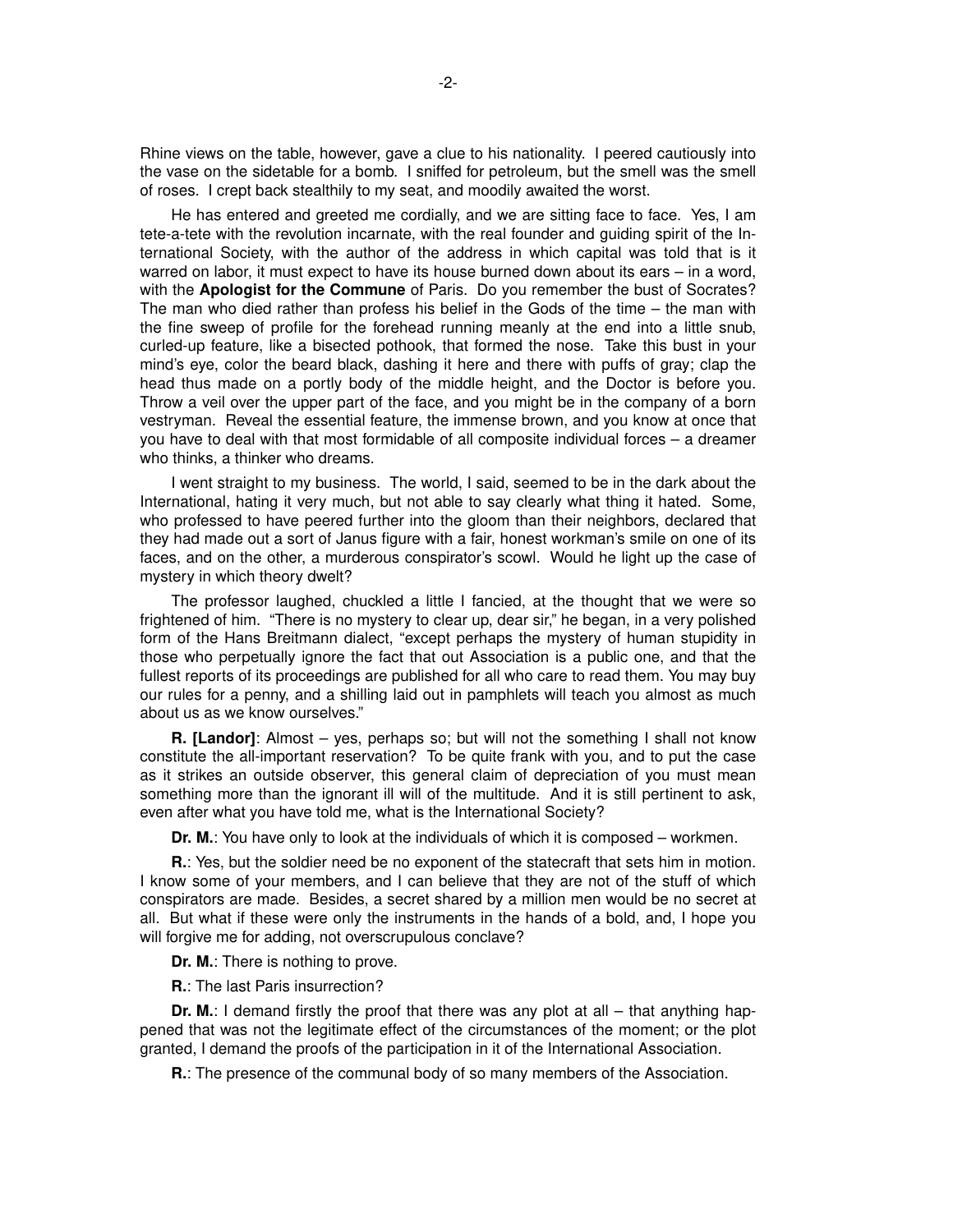**Dr. M.:** Then it was a plot of the Freemasons, too, for their share in the work as individuals was by no means a slight one. I should not be surprised, indeed, to find the Pope setting down the whole insurrection to their account. But try another explanation. The insurrection in Paris was made by the workmen of Paris. The ablest of the workmen must necessarily have been its leaders and administration, but the ablest of the workmen happen also to be members of the International Association. Yet, the Association, as such, may be in no way responsible for their action.

**R.**: It will seem otherwise to the world. People talk of secret instruction from London, and even grants of money. Can it be affirmed that the alleged openness of the Association's proceedings precludes all secrecy of communication?

**Dr. M.:** What association ever formed carried on its work without private as well as public agencies? But to talk of secret instruction from London, as of decrees in the matter of faith and morals from some centre of papal domination and intrigue, is wholly to misconceive the nature of the International. This would imply a centralized form of government for the International, whereas the real form is designedly that which gives the greatest play to local energy and independence. In fact, the International is not properly a government for the working class at all. It is a bond of union rather than a controlling force.

## **R.**: And of union to what end?

**Dr. M.:** The economical emancipation of the working class by the conquest of political power. The use of that political power to the attainment of social ends. It is necessary that our aims should be thus comprehensive to include every form of working-class activity. To have made them of a special character would have been to adapt them to the needs of one section – one nation of workmen alone. But how could all men be asked to unite to further the objects of a few? To have done that, the Association must have forfeited its title to International. The Association does not dictate the form of political movements; it only requires a pledge as to their end. It is a network of affiliated societies spreading all over the world of labor. In each part of the world, some special aspect of the problem presents itself, and the workmen there address themselves to its consideration in their own way. Combinations among workmen cannot be absolutely identical in detail in Newcastle and in Barcelona, in London and in Berlin. In England, for instance, the way to show political power lies open to the working class. Insurrection would be madness where peaceful agitation would more swiftly and surely do the work. In France, a hundred laws of repression and a mortal antagonism between classes seem to necessitate the violent solution of social war. The choices of that solution is the affair of the working classes of that country. The International does not presume to dictate in the matter and hardly to advise. But to every movement it accords its sympathy and its aid within the limits assigned by its own laws.

**R.**: And what is the nature of that aid?

**Dr. M.**: To give an example, one of the commonest forms of the movement for emancipation is that of strikes. Formerly, when a strike took place in one country, it was defeated by the importation of workmen from another. The International has nearly stopped all that. It receives information of the intended strike, it spreads that information among its members, who at once see that for them the seat of the struggle must be forbidden ground. The masters are thus left alone to reckon with their men. In most cases, the men require no other aid than that. Their own subscriptions, or those of the societies to which they are more immediately affiliated, supply them with funds, but should the pressure upon them become too heavy, and the strike be one of which the Association approves, their necessities are supplied out of the common purse. By these means, a strike of the cigar makers of Barcelona was brought to a victorious issue the other day. But the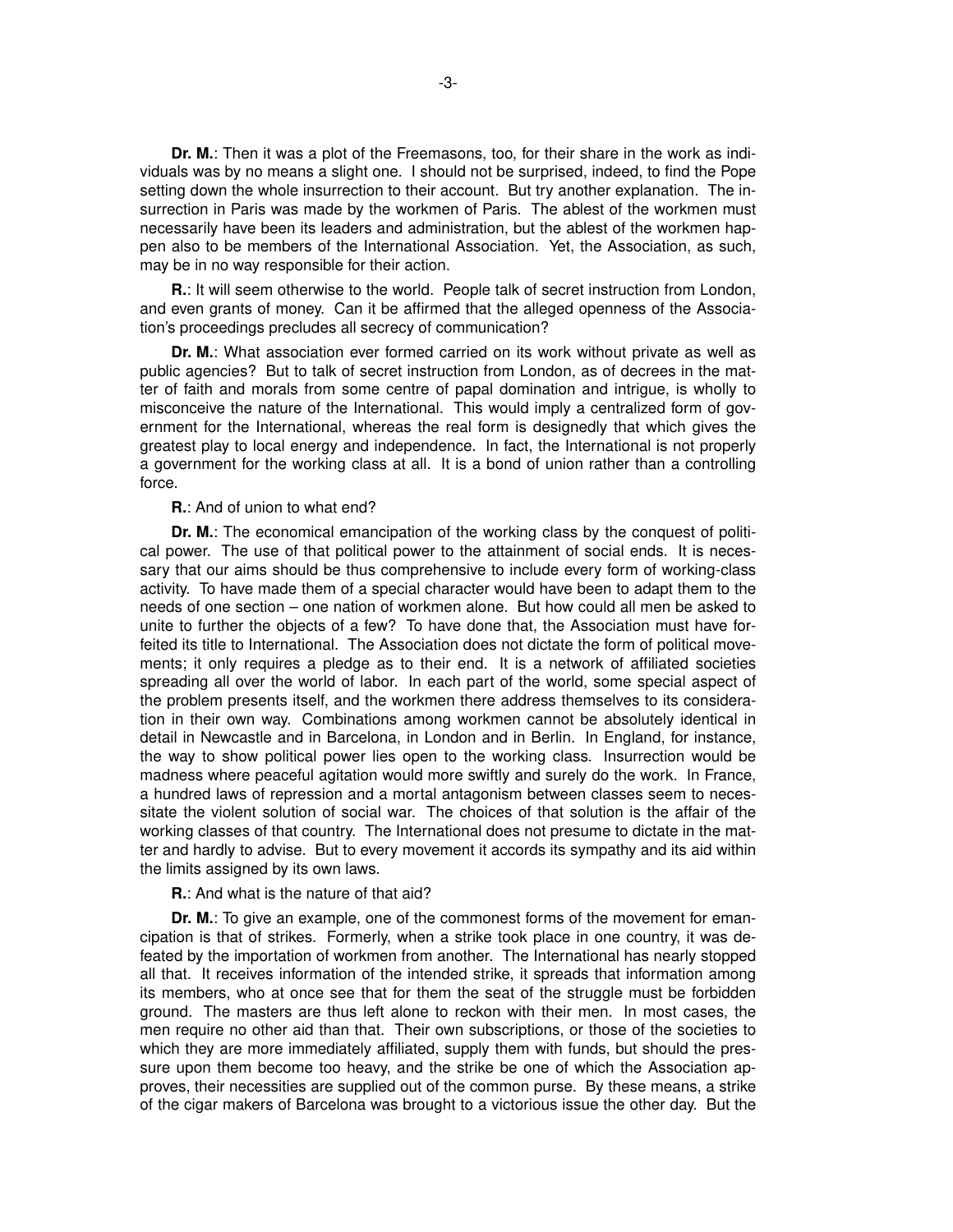Society has not interest in strikes, though it supports them under certain conditions. It cannot possibly gain by them in a pecuniary point of view, but it may easily lose. Let us sum it all up in a word. The working classes remain poor amid the increase of wealth, wretched amid the increase of luxury. Their material privation dwarfs their moral as well as their physical stature. They cannot rely on others for a remedy. It has become then with them an imperative necessity to take their own case in hand. They must revive the relations between themselves and the capitalists and landlords, and that means they must transform society. This is the general end of every known workmen's organization; land and labor leagues, trade and friendly societies, co-operative production are but means toward it. To establish a perfect solidarity between these organizations is the business of the International Association. Its influence is beginning to be felt everywhere. Two papers spread its views in Spain, three in Germany, the same number in Austria and in Holland, six in Belgium, and six in Switzerland. And now that I have told you what the International is, you may, perhaps, be in a position to form your own opinion as to its pretended plots.

**R.**: And Mazzini, is he a member of your body?

**Dr. M.**: (laughing) Ah, no. We should have made but little progress if we had not got beyond the range of his ideas.

**R.**: You surprise me. I should certainly have thought that he represented most advanced views.

**Dr. M.**: He represents nothing better than the old idea of a middle-class republic. We want no part of the middle class. He has fallen as far to the rear of the modern movement as the German professors, who, nevertheless, are still considered in Europe as the apostles of the cultured democratism of the future. They were so, at one time – before '48, perhaps, when the German middle class, in the English sense, had scarcely attained its proper development. But now they have gone over bodily to the reaction, and the proletariat knows them no more.

**R.**: Some people have thought they saw signs of a positivist element in your organization.

**Dr. M.**: No such thing. We have positivists among us, and others not of our body who work as well. But this is not by virtue of their philosophy, which will have nothing to do with popular government, as we understand it, and which seeks only to put a new hierarchy in place of the old one.

**R.**: It seems to me, then, that the leaders of the new international movement have had to form a philosophy as well as an association themselves.

**Dr. M.**: Precisely. It is hardly likely, for instance, that we could hope to prosper in our war against capital if we derive our tactics, say, from the political economy of Mill. He has traced one kind of relationship between labor and capital. We hope to show that it is possible to establish another.

**R.**: And the United States?

**Dr. M.**: The chief concerns of our activity are for the present among the old societies of Europe. Many circumstances have hitherto tended to prevent the labor problem from assuming an all-absorbing importance in the United States. But they are rapidly disappearing, and it is rapidly coming to the front there with the growth, as in Europe, of a laboring class distinct from the rest of the community and divorced from capital.

**R.**: It would seem that in this country the hoped-for solution, whatever it may be, will be attained without the violent means of revolution. The English system of agitating by platform and press, until minorities become converted into majorities, is a hopeful sign.